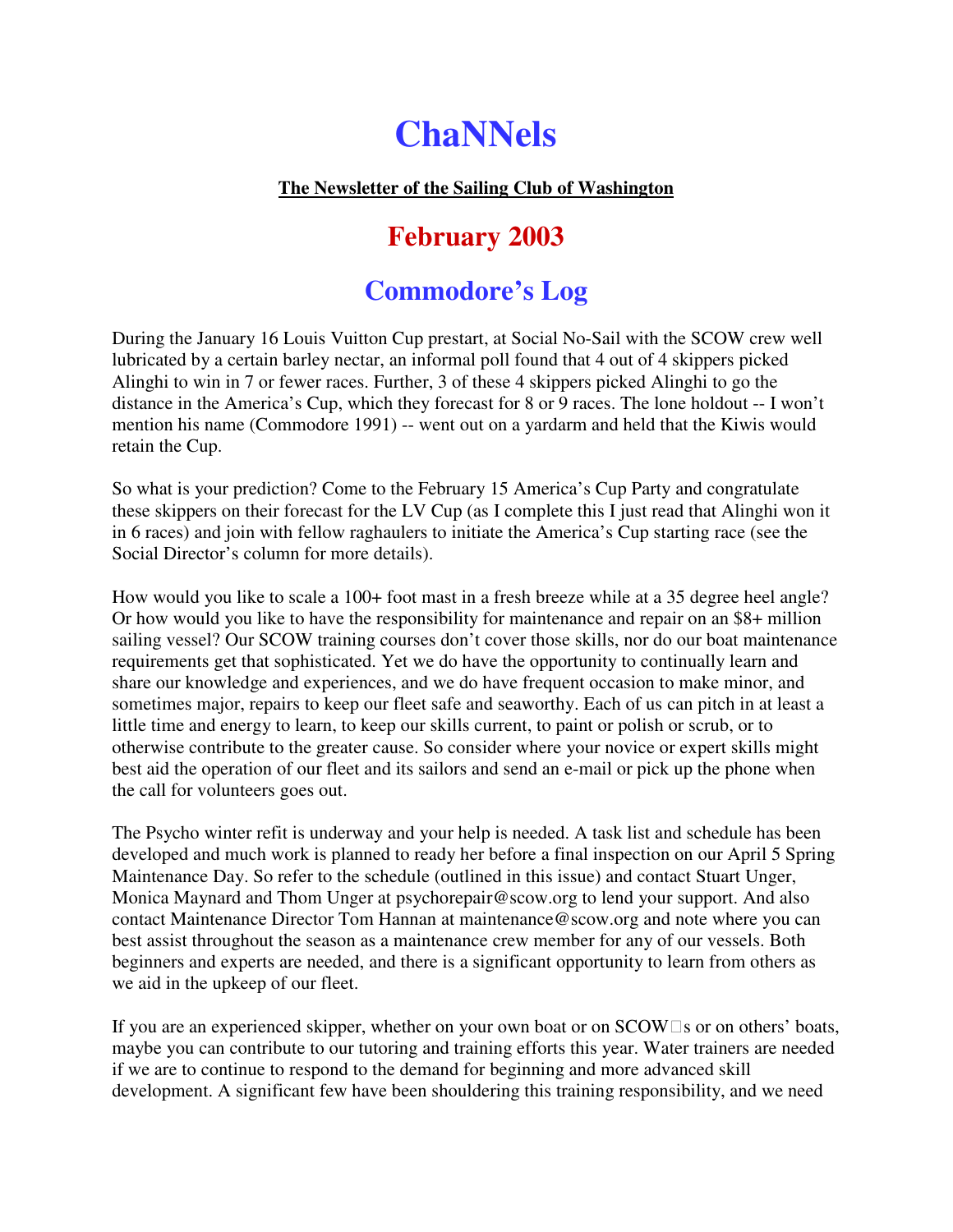to support them and add to their numbers so they don't burn out from responding to a healthy demand for their teaching abilities. We do have a SCOW policy that provides for Club Skippers (those who successfully meet checkout requirements and skipper only for the benefit of the Club at SCOW events, but do not have to pay skipper fees). So if you can, follow up by offering your support to our Training Director Kris Bieg at training@scow.org. A full spectrum of courses is planned for 2003. Refer to the Training Director's column for more details.

And then there is the opportunity to swap sea tales and sailing tips, dine on elegant fare, and plan new adventures at our Social Sails and other land events. Contact social@Scow.org to volunteer your services for coordinating an event, for preparing your own recipes at a Social Sail evening, or for otherwise pitching in to help make an event successful. Director Rob Langford is expecting your call or an e-mail.

You will see from our annual event calendar, outlined on page 7 of this issue and also regularly updated on our SCOW website, that a lot is planned for 2003, including some favorites that we experience each year and some new ventures that we will try out.

I hope to see you on land and on water in the coming months.

But you definitely will not see me climbing a hundred foot mast while underway.

Commodore George

# **February Membership Meeting Monday, February 10 The London Boat Show**

Our February speaker will be our own Mike Geissinger regaling us with tales of his adventures at the London Boat Show. Most of you have been to Annapolis for the in-water Boat Show. This is the in-building kind. As you can see from Mike's photo elsewhere in this issue, in London they don't let the fact that it's indoors get in the way of bringing in the b-i-g sailboats.

Plan to join us for a multi-media presentation of "Mike G. Goes to the London Boat Show." This will be a great chance to compare notes with Mike's observations versus your own from Sail Expo or Annapolis. See ya there, matey!

The meeting will be at the usual time and place - the American Legion Hall in Old Town Alexandria, 400 Cameron Street (check out www.scow.org for directions). Socializing starts at 6:30, with the meeting at 7:30 and the presentation at 8:00.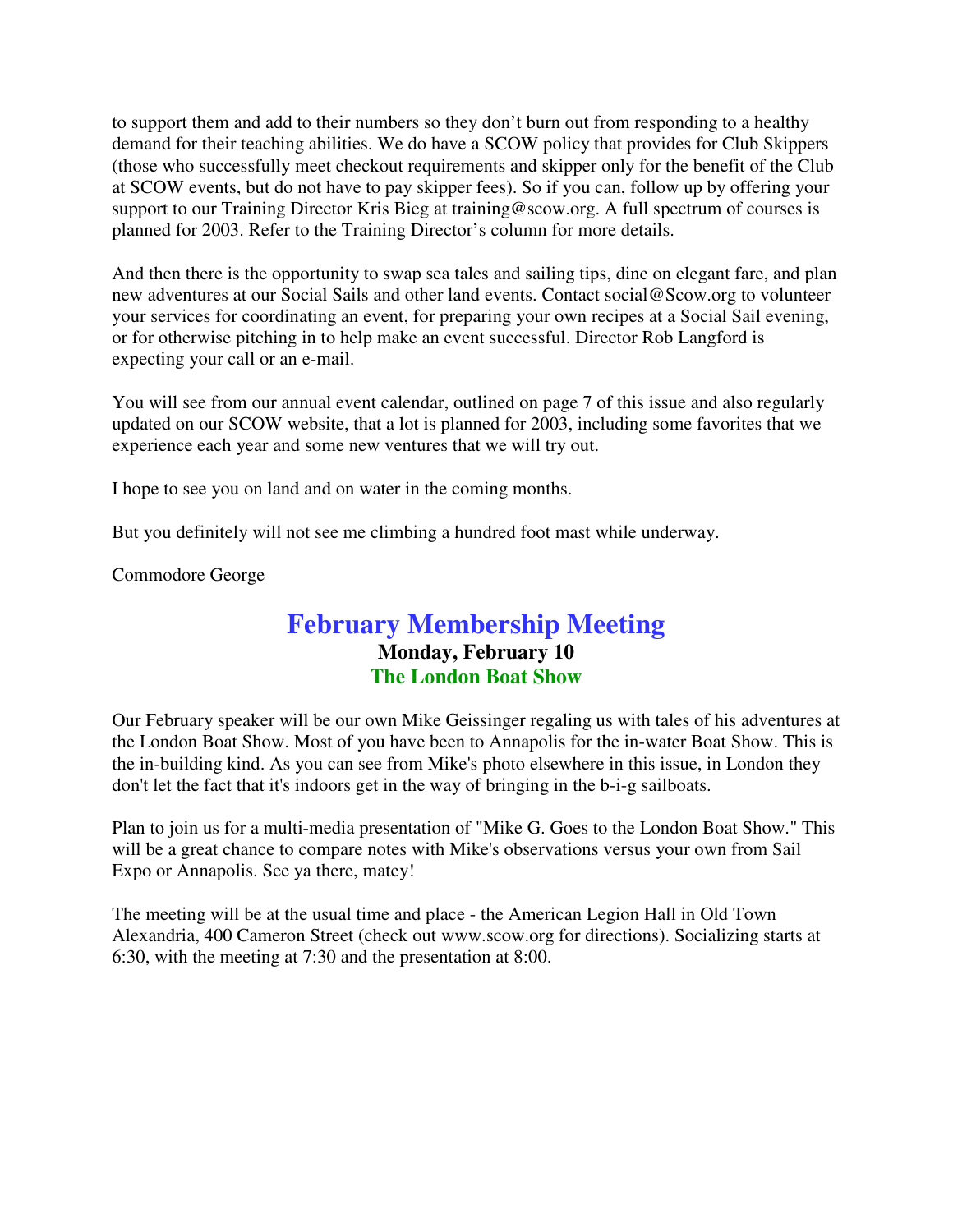# **\*\*\*REMINDER\*\*\***

*America's Cup Party*

**Saturday, February 15 Crystal City Sports Bar 529 S. 23rd Street Arlington 6:30 til race end**

Watch your snail mail and e-mail for more information.

# **Psycho Repairs Stuart Ullman**

In his Commodore's Log, George mentioned all the work we need to do on Psycho before she is launched again in early April, or if the weather doesn't cooperate to get it all done by that date, then as soon as we can after that--but the longer it takes to get it all done the more we will disturb the sailing season. Here is a brief list of the things we have agreed to do, and approximately when we hope to do them. If you have skills that could be useful in any of these areas, please let us know by emailing PsychoRepair@Scow.org .

- Replace the wiring for the motor's electric start system--January or early February
- Replace the switch panel and upgrade the cabin lighting--January or early February
- Install in-line fuses close to the battery--January or early February
- Inventory sails and recommend any repairs/replacements--January or early February

- Restore cabin w/ new side panels, repair all damaged wood, new rail beside the table, new hinges on the locker doors, paint the creepy 1950 s style veneer on the bulkheads, and so on--February

- Install fresh water tank and replace sink faucet--February
- Remove, repair install vent fan in v-berth hatch--February
- Replace old tiller--February
- Replace toe rail & sail track--March
- Rebed all deck hardware to eliminate leaks--March
- Paint deck & cockpit with 2 part paint--March
- Fresh coat of bottom paint, preferably with anti-slime ingredient--March
- Inspect and replace as necessary all running rigging--March
- Inspect standing rigging to determine why it is so loose--March
- Inspect motor well for any delamination or rot, repair as necessary--March
- Replace depth sounder--April (after boat is back in the water)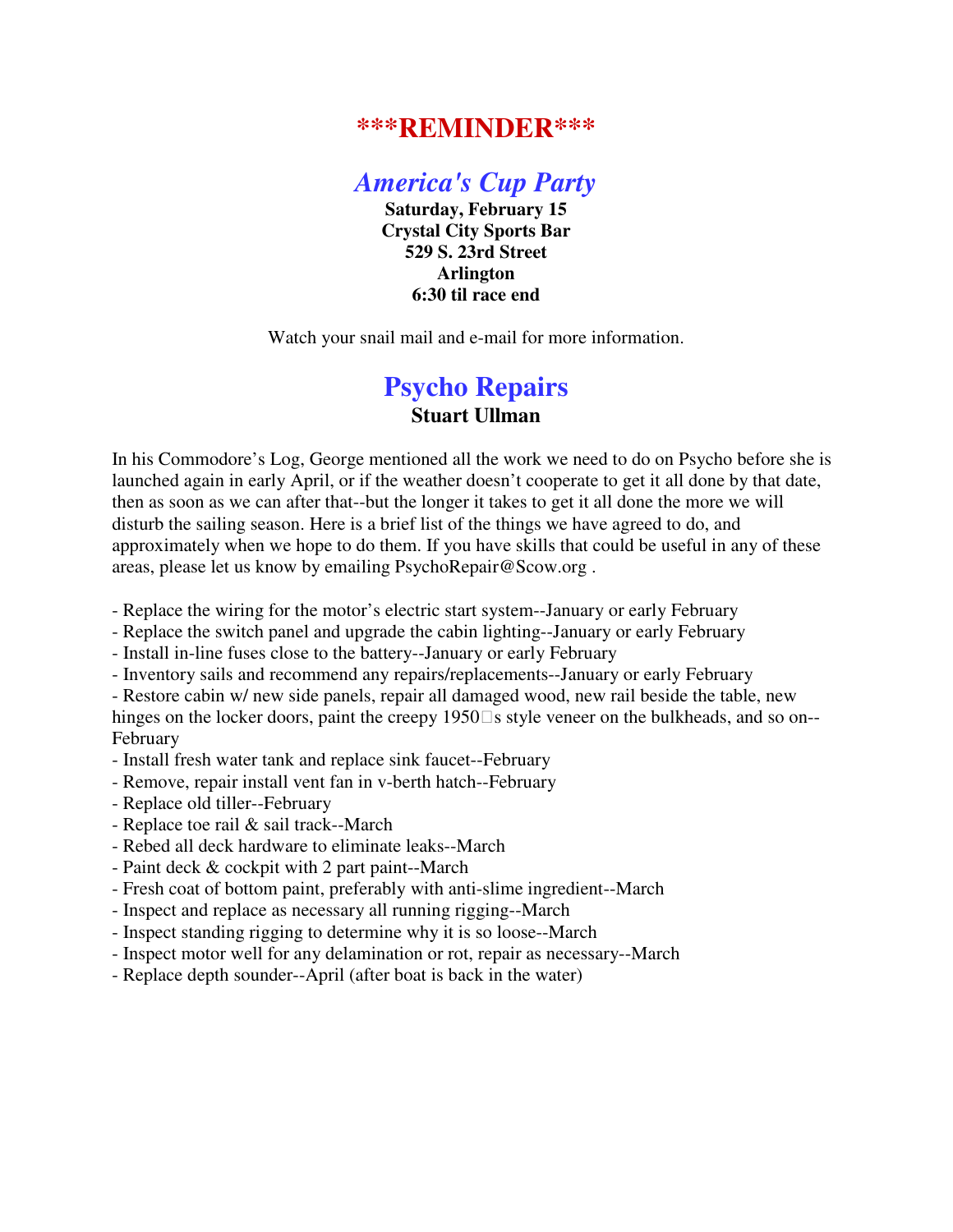# **Training Kris Bieg**

It's already time to start thinking about training!

The Board has approved some time slots for classes and the calendar for this year is starting to take shape. The Re-Up Brunch, which is an event to meet new members, see those you already know, pay dues and sign up for classes will be held at the Colonies of McLean, 7700 Provincial Drive, McLean, Virginia from 10 a.m. to 3 p.m. on Saturday, March 22nd. Since sign up for classes is on a "first come, first served" basis, you will want to be there early!

For those of you who have helped us as trainers in past years, thank you very much and we hope that you will be able to participate again this year. The "Train the Trainer Day" is going to be held on Sunday, April 6th, from 10 a.m. to 3 p.m. at the Washington Sailing Marina (WSM). This is a great opportunity to refresh your own skills and see if there is anything new this year in regards to training.

If you are a "paid up" skipper, who is interested in becoming a "first time" trainer, you are invited to come to the "Train the Trainer Day", too. There will be a check out test on the water to make sure that your skills and techniques meet the requirements for serving as a club trainer. Don't hesitate if you are concerned you might not be good enough yet. Our club members and especially trainers are very friendly and supportive. The worst that could happen is that you will gain more sailing knowledge and come away with improved skills. And, for us, the best that can happen is the club expands its pool of trainers and lessens the burden on our current ones!

Here are some of the tentative training slots to date, with location to be determined:

Intermediate Scots Course: 4/16,4/23 - land classes; 4/20, 4/26, 4/27 - water classes.

Beginning Cruising Course: 4/28 and 5/5 - land classes; 5/3, 5/9 (evening), 5/10, and 5/17 water classes.

Basic Sailing Course: 4/30, 5/7, 5/14/, 5/21- land classes; 5/3, 5/4, 5/10, 5/11, 5/17, and 5/18 water classes.

Basic Sailing Course: 6/11, 6/18, 6/25, 7/2 - land classes; 6/14, 6/15, 6/21, 6/22, 6/28 and 6/29 water classes.

Beginning Cruising Course: 6/2, 6/16 - land classes; 6/14, 6/20 (evening), 6/21 and 6/28 - water classes.

New - Intensive Basic Sailing Course (must have prior sailing experience or have taken a recent SCOW class and just need a refresher prior to testing): 6/11, 6/18, 6/25, and 7/2 - land (1 hour) and water (2 hours)

Capsizing: 7/12 (session 1) and 8/16 (session 2)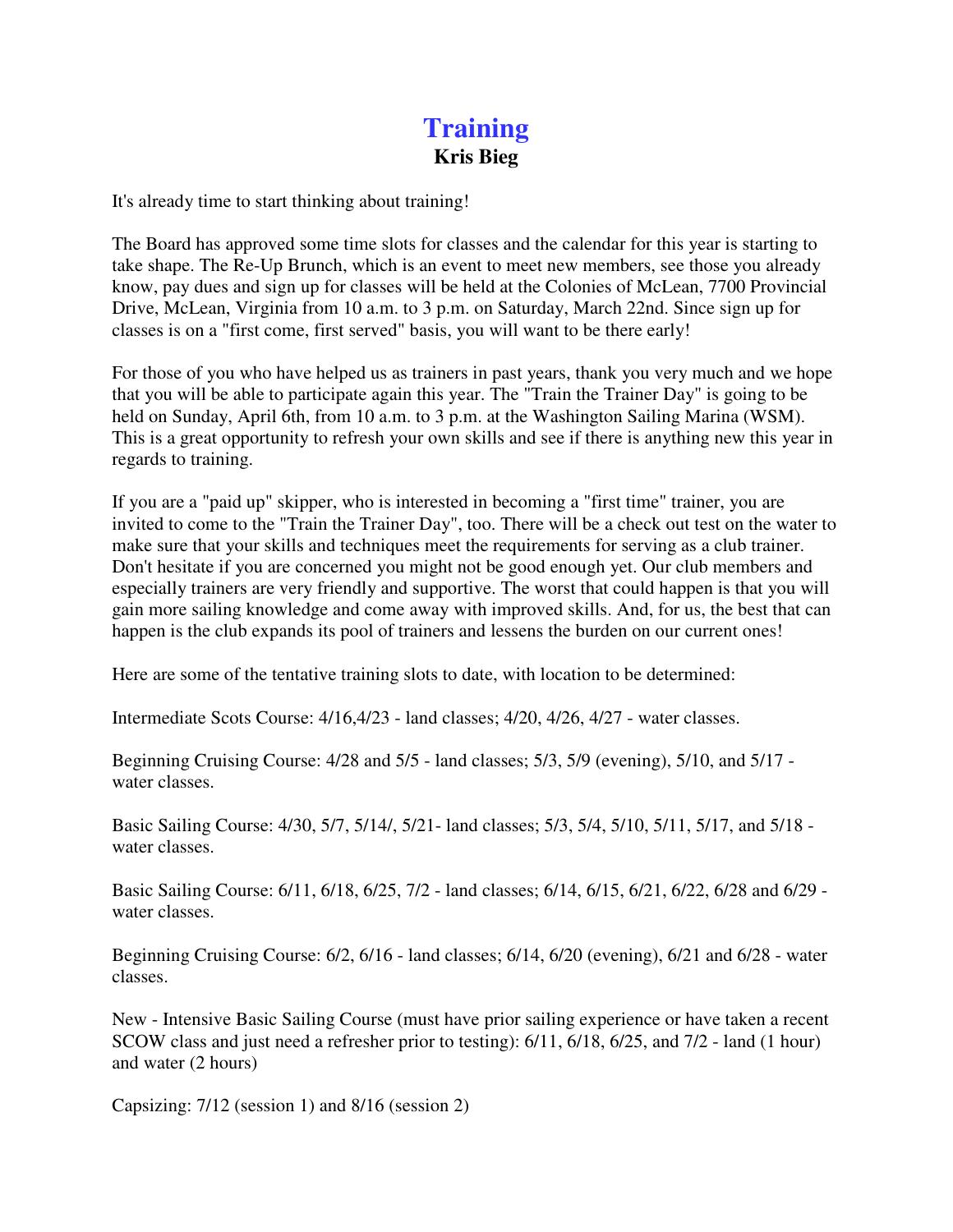We look forward to seeing you at the sign-up table in March!

# **Maintenance Team Gears Up Tom Hannan**

SCOW wants to have long and trouble-free relationships with its boats. To do so requires that someone pay attention to routine maintenance, be able to spot early warning signs of impending trouble, and have the ability to correct small problems before they become larger ones. These are, in fact, the goals of the SCOW Maintenance Team, which came together during January.

Bosuns (or boatswains, if you like) Bill Bernhards (Rebecca), Dave Scheuermann (Psycho), Declan Conroy (Suzie-Q), Kathy Reilly (Miss Elli), Barry Dunsmoor (Danscweida) and Cathy Zeigler (Logisitics) signed on during the month. These fine folks, and yours truly, comprise the Maintenance Team for this year.

During February, the team will be seeking a cadre of specialists to help put the boats in A-One shape this spring, and keep them that way over the course of the sailing season. If you have a special skill (marine painting, electronics, outboard motors, etc.) and want to help, please let us know, and we'll put it to productive use. Just drop a line to maintenance@scow.org, or call me at 301.424.6296.

Also during February, the team will decide on its operating procedures. One of our first concerns is to develop checklists for use in dry and wet checkouts in preparation for Spring Maintenance Day, April 5. Got any? We will always be looking for your input, so if you have any recommendations or suggestions for making us smarter, faster, or whatever, please drop a line to any team member. Check the membership directory for contact information. Thanks!

# **From the Skipper Director Steve Linke**

### **First Flying Scot Skipper Checkout- Saturday, March 15**

We will have an early skipper checkout for those who want to be a Flying Scot skipper as of 1 April, the beginning of the new 2003 sailing season. This is early and I know you are a bit rusty so we will try to have some tutoring sessions on the weekend days ahead of this. Target dates are 1 March 12-4 and 8 March 12 -4 but this will depend on the weather and availability of tutors. Contact me at skipper@scow.org or Training Director Kris Bieg at training@scow.org if you need help finding a tutor on these or other days.

# **Down By The River . . . Jay Weitzel**

I'm looking forward to getting out on the Potomac soon -- as soon as the ice surrounding Needa Breeze melts, that is. At last check, a sheet of ice at least 15 feet wide separated my boat from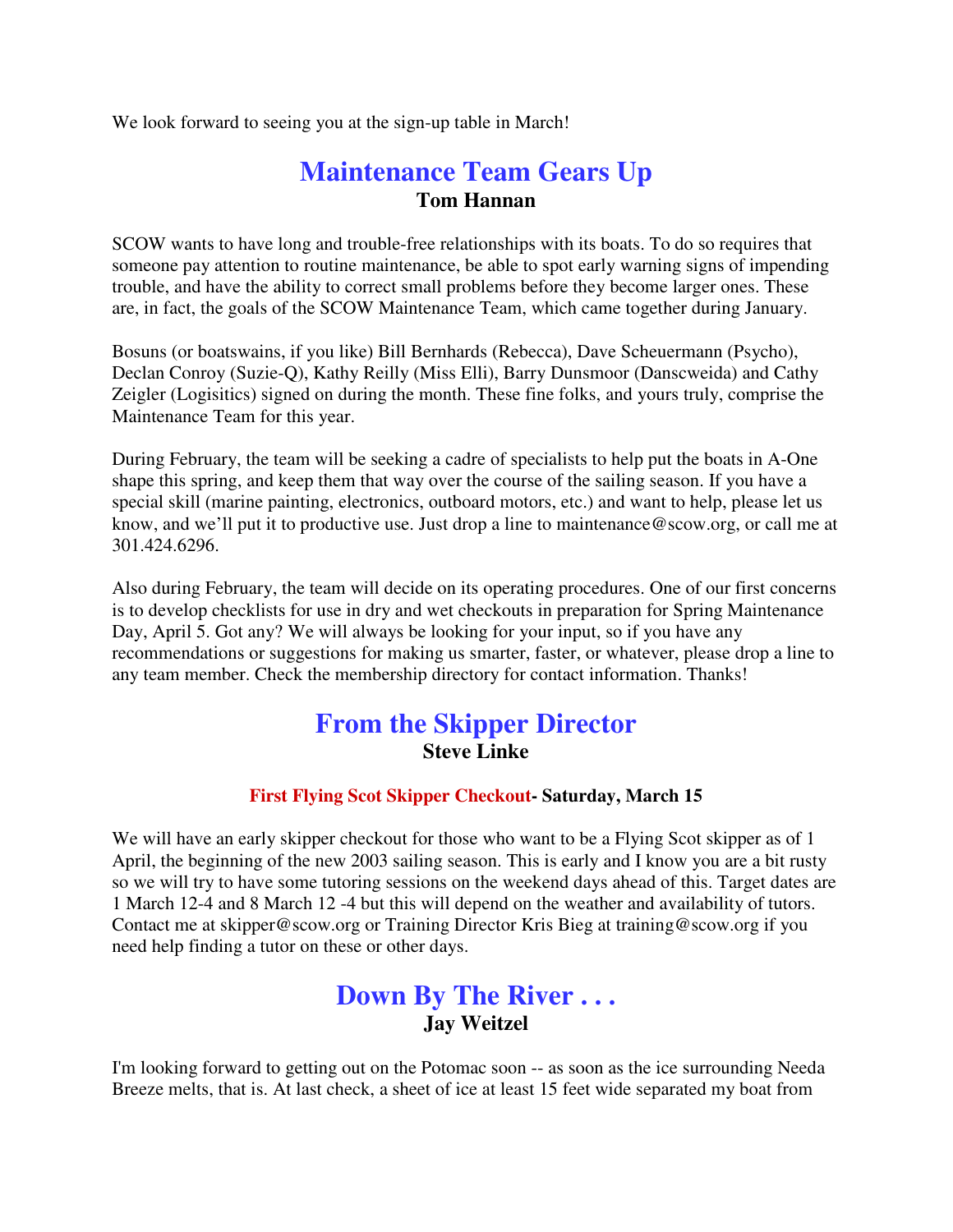the channel in the wet slips at Washington Sailing Marina. Unfortunately, the power on the existing slips can only support two bubblers per dock and none is near my boat. I can't wait for the new docks. When the ice pack melts and the weather permits, I'll be putting out an email for an impromptu late winter sail.

A few weeks ago, I sent out an email asking for new ideas for the 2003 River activities, and I got a lot of good suggestions that the Board has incorporated into SCOW's 2003 schedule. There is still time for you to share your ideas. Just drop a line to river@scow.org or give me a phone call. Whether you are a skipper in our River Fleet or a regular at our River events, let's hear your ideas. If you've never been to an event, let's hear from you too! Let us know what will get YOU out on the river this year. Keep those emails and letters coming!

Our first River event will be an overnighter on Saturday, March 8th to Sunday, March 9th. This is something the club used to do years ago, and we're going to try to bring that tradition back. Skipper Director Steve Linke suggested this because, well, he just wanted to sail downriver overnight while it was still really cold out and thought some folks would want to join him. The engine should be back on Rebecca then and those of you with River Boats might be looking for the chance to sail. Are you game?

And mark your calendars for Sunday, April 13th. On that day, the SCOW River and Bay Season will have its official kick-off as we take to the water. Jeff Teitel will be leading a Bay sail and, for those of you not on the Bay, I will be leading the rest of SCOW on a Potomac River excursion. Details will be in ChaNNels next month.

# **Bay Activities Jeff Teitel**

We've had our Board planning meeting and the calendar is pretty much set. By the time you read this, hopefully I will have already scheduled a meeting of Bay Skippers to finalize locations and Raft-Masters for our trips. If you have any ideas or questions, please don't hesitate to contact me at <bay@scow.org> or 202-271-1238.

April 13 -- Bay Day-Sail

May 17-31 -- Mike Geissinger Weeklong Cruise, Upper-Bay (exact dates TBD)

May 24-26 (Memorial Day Weekend) -- Rhode River Raft-up, RaftMaster Jeff Teitel

May 24- June 7 -- Len Zuza Ocean Cruise to Maine (dates approximate)

June 21 -- Bay Day-sail

July 4-6 -- Independence Day Raft-up, Solomon's Island

Aug 16-17 -- Orioles Game (vs. Yankees), Baltimore Inner Harbor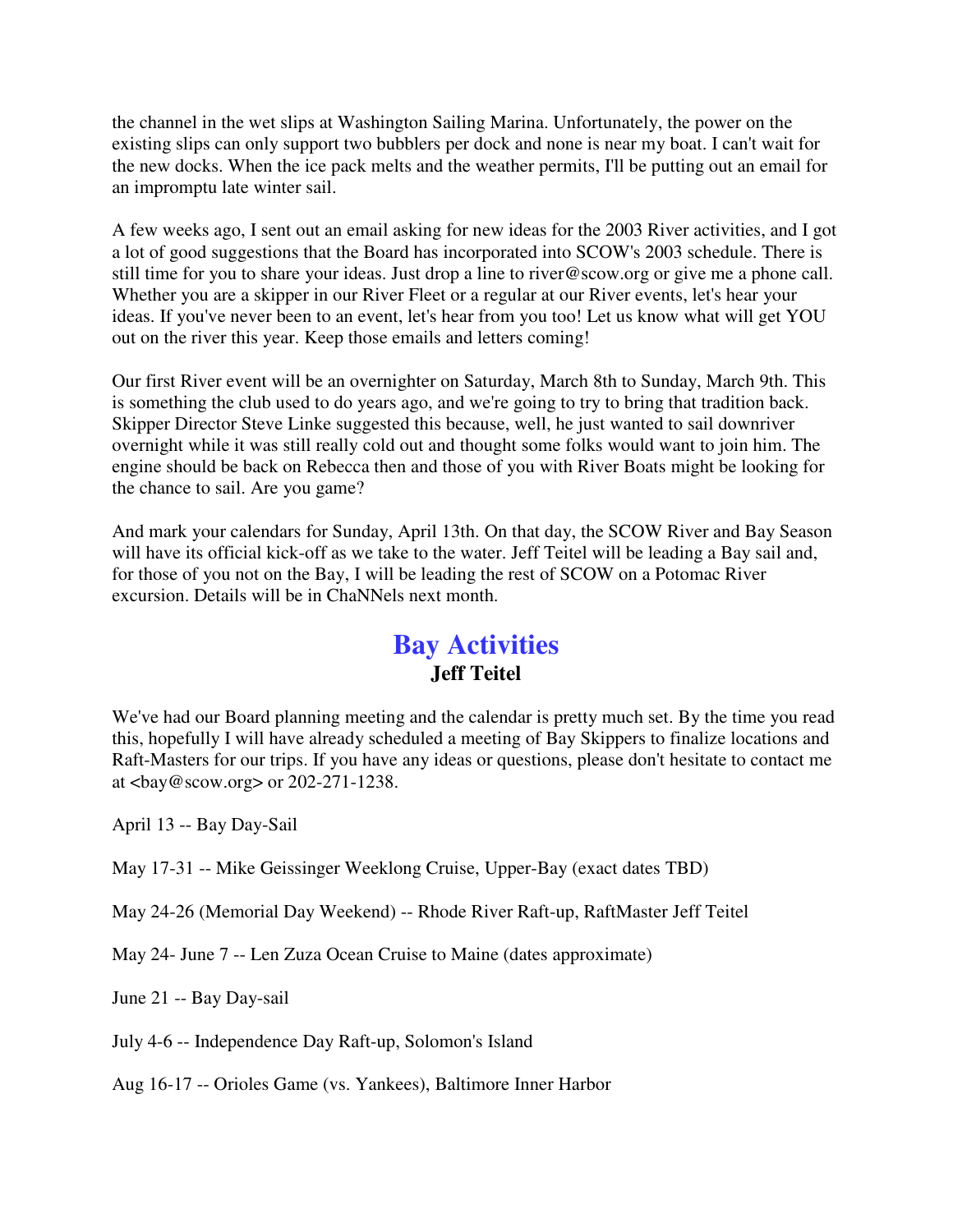Sep 14 -- Bay Day-sail

Sep 27-28 -- Fall Raft-up - Location TBD

Oct TBD -- Fowl Weather Raft-up, Wye River - R.M. Allan Lewis?

# **2003 SCOW Committee and Volunteer Assignments George Umberger**

We are fortunate once again to have many individual SCOW members volunteer to support our club's operational activities for 2003. These volunteers include:

*ChaNNels Team -* Joan O'Kane, Chris Chubb and Declan Conroy *New Members Coordinators* - Melissa Ennis and Jeremy Spilker (assisted by Susan Batchelder, Monika O Connor and Seth Spergyl) *Historian* - Jane Farthing (assisted by Amy Plett and Barbara Ullman) *Database, E-mail and Web Team* - Monika O'Connor, Jeff Teitel and Thom Unger *Boatique* - Bill Bernhards *Boat Asset Committee* - Jay Weitzel (Chair), Barry Dunsmoor, Tom Hannan. Leslie Korn, Jeff Teitel and Stuart Ullman *Training and Skipper Certification Committee* - Mike Geissinger (Chair), Mary Bashore, Patrick Derry, Joe DePoorter and Jack Sherman *Safety Committee -* Stuart Ullman (Chair) and Joe DePoorter *Audit Committee* - Sharon Solsbak DePoorter (Chair), Bob Bruening and Dick Dyer *Bylaws Committee* - Jay Weitzel (Chair), Matt Gaston and Len Zuza

There are still several more volunteer opportunities available for events and other ongoing activities, and these will be announced as they are appointed. We thank you all for your participation and support.

# **SCOW Say Welcome!**

to the following new members:

*Larry Glenn Mitch Koppelman*

# **Acquisitive Archivist Appointed George Umberger**

New this year, we have appointed a Historian to develop and maintain an ongoing chronicle of SCOW activities and adventures throughout the year. Photographs, sailing related anecdotes, interviews with some "old salts," recipes for preparing an on-board feast, interesting excavations from past SCOW archives, and safety/maintenance/sailing tips are just a few of the ideas that have been discussed. It is possible that some of these contributions will be published on our Club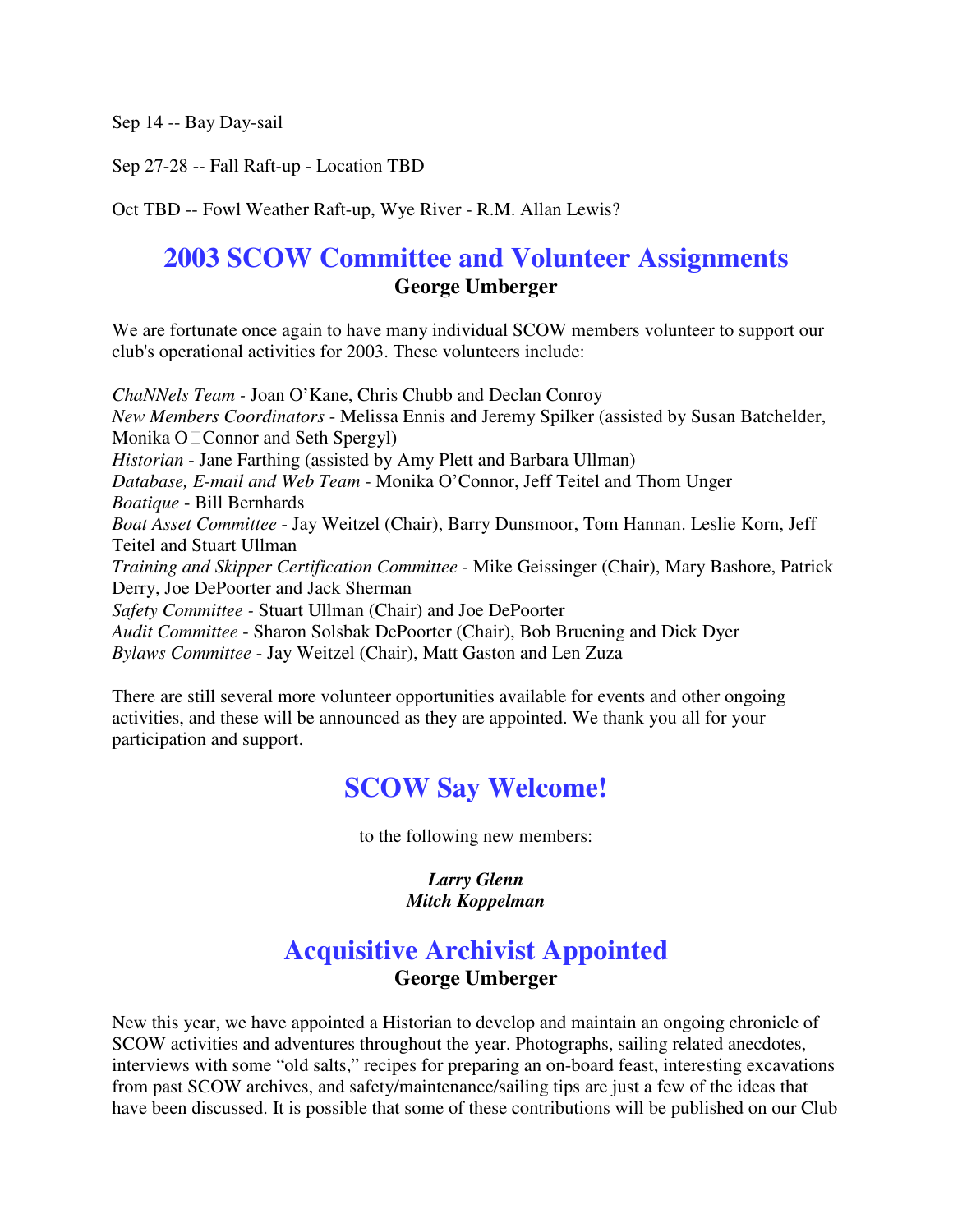website and in ChaNNels as well as in Club scrapbooks. This venture will be a success only if we have input from our members, so start the ball rolling with your own contributions.

Jane Farthing has volunteered to take the helm for this task as our first Historian. She is being assisted by Barbara Ullman and Amy Plett. You may send your ideas and contributions to Jane, Barby and Amy at historian@scow.org.

More info will be coming to you soon as they launch this new project.

# **Sail Expo another Big Hit in 2003 Susan Batchelder**

Atlantic Sail Expo put on another great show this year!

On Friday, January 10th, your Commodore and Vice Commodore braved the cold plains of southern New Jersey to venture up to the Convention Center in Atlantic City for the 2003 edition of Atlantic Sail Expo. (Well, somebody had to do it, right?!)

Sail Expo, for those of you unfamiliar with this is an indoor extravaganza of sail boats, sailing gear, sailing related products and sailing seminars that comes along just about the time the cabin fever is really getting to you and you think you may never get out on a boat again.

This was the 11th year for Atlantic Sail Expo with over 250 sailing businesses from across the globe demonstrating the latest and greatest that the world of sailing has to offer.

The feature exhibit for ASE 11 was the America's Cup and Louis Vuitton Challenger Series with an interactive display including race footage, Cup history, remote control racing and team gear for sale.

One of my favorite parts of Sail Expo - and what I feel make this so special - are the wealth of seminars that run throughout the day - among others: "Everything You Need to Know About Chartering", "Getting Ready for Blue Water Sailing", "Basic Celestial Navigation", "Life Rafts: Deployment Survival and Rescue", "Cruising at Night", "Fairing and Repairing Your Keel", "How to Read the Weather".....I could go on and on, but you get the picture. From 10:30 a.m. to 6:30 p.m. six different seminars ran during each 75-minute time slot. On the day we attended, for example, there were 28 different seminars throughout the day.

Each day also had one or more special events such as John & Amanda Neal talking about "South Pacific - The Ultimate Cruising Destination", Gary Jobson discussing his thoughts on how the 2003 America's Cup would pan out, Cruising World Editor-at-Large Alvah Simpson with a slide show entitled "A Life Well Wasted: Adventures in the Cruising World" about his 13 years spent exploring all over the world with his brother and then his wife.

My other favorite part of Sail Expo are the equipment and clothing manufacturers that come from everywhere. A much greater variety than I've ever found at Fawcett's, West Marine or at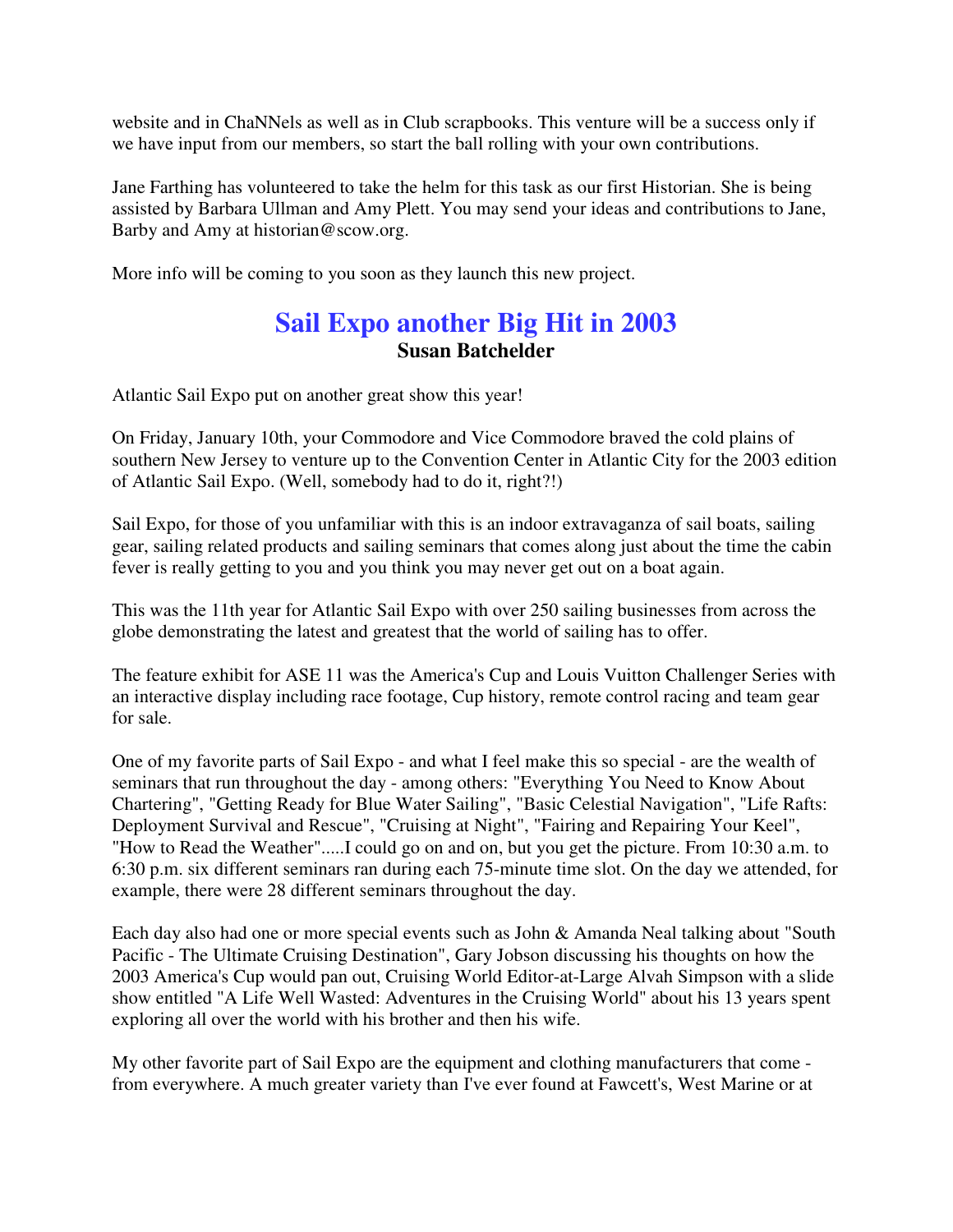the Annapolis Sail Boat Show. You get new ideas, you try products you hadn't even thought of, you spend money on things you didn't even know you needed, and you get pumped up!

And, last but not least, since I learned to sail in a dinghy and will always be a dinghy sailor at heart - there is a heavy emphasis on small boats. Ones that real people like our SCOW members can actually afford and not just dream about.

Sail Expo 2004 is tentatively scheduled for January 9-12. Stay tuned to www.sailexpo.com for more information. Hope to see you there.

# **When Is It Too Cold To sail? Melissa Ennis**

Stay on shore under the following conditions:

- 1. As you step outside, your eyelashes freeze together.
- 2. The Potomac is frozen.

Otherwise, think about the Vikings (use the Scandinavians as models, rather than the Minnesotans) and head out on the water. Why?

- 1. The winds are splendid.
- 2. Power boaters stay home.

Dress for it. It's colder on the water than it is on land. Wear layers of sweaters, pants, socks, and gloves. ONE hat is sufficient, if it covers your ears. A PFD is insulation as well as insurance.

Wear long underwear. (Wearing short underwear under long underwear is a personal preference.) SierraTradingPost.com has very good wicking olly-polly stuff, cheap, as well as excellent outerwear and socks.

Then wear a turtleneck. Cashmere is the warmest natural fiber. If you consider that you can wear the same turtleneck to the marina and the Kennedy Center (as I have) it's worth the investment. Lambs wool and silk are next. Regular wool may be too scratchy. Cotton has very little insulation, so wear two. Then lots of sweaters.

Jeans are not your best choice: they don't insulate well and they dry slowly. Got any ski pants? Wool, Thinsulate (blessed be Malden Mills forever) or Gore-Tex are good.

According to a scientific study done by Monica Maynard, sea boots are warmer than boat shoes. I'm partial to thin silk socks under fat wool socks. Bring a spare pair with you-wet socks are a safety hazard. Yes, really.

I've had good results wearing silk-lined kid gloves under my sailing gloves (i.e. grown-up Church Lady downtown leather gloves). Unlike cashmere turtlenecks, these are not dual-purpose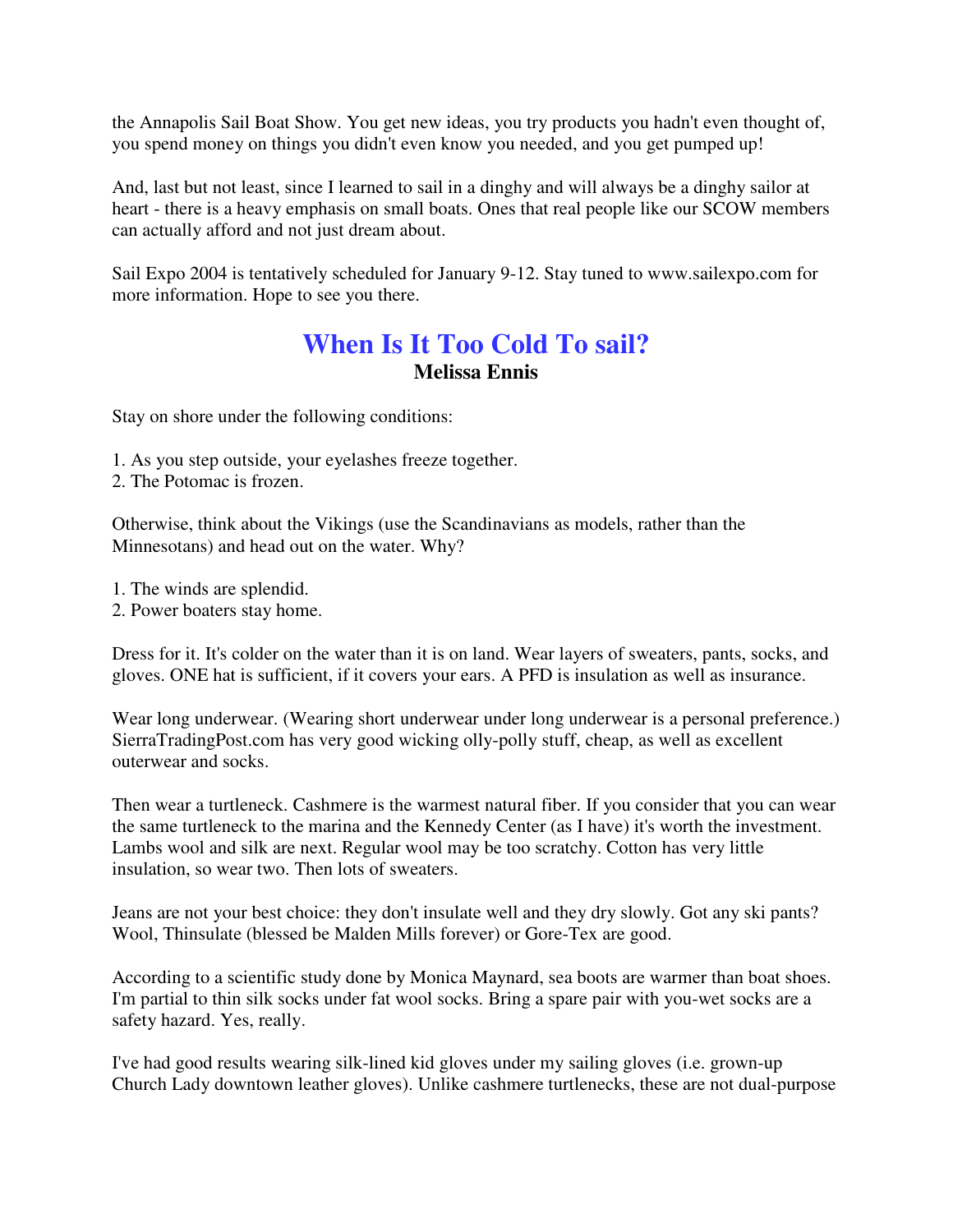items - once you've worn them sailing, they're too shabby for dress wear any more. They're reasonably warm and the thin leather allows one to tie and untie knots.

Even if you're day sailing, bring along a sleeping bag or blanket kept in a drybag just in case someone goes overboard. (Thom Unger's idea.) Stuff your spare socks in the drybag. And keep a full set of clothes in your car, ready if you come back soggy.

IN ADDITION TO THE REGULAR SUNSCREEN YOU WEAR EVERY DAY, slather some Vaseline on your face to protect against windburn. Keep Chapstick with a high SPF in your pocket.

Cold-weather sailing is FUN! And freaky Washington winters give us plenty of days of relatively balmy weather. Don't waste them.

I can't recommend SierraTradingPost.com too highly. If you need further advice, I'd be delighted to crew for you.

# **2003 Calendar of Events**

*All dates and times are subject to change*

*Board Meetings* - Open to all. 1st Monday of every month, Potowmack Landing Chart Room, Washington Sailing Marina, 7:00 PM

*Monthly Meetings* - 2nd Monday of every month (except December), American Legion Hall, 400 Cameron Street, Alexandria, Social Hour 6:30 PM, Program and Meeting 7:30 p.m.

*ChaNNels Deadline* - 3rd Monday of every month. Submit articles to channels@scow.org.

*Monday Night Tutoring* - 3rd Monday of the month, May through September, WSM, 6:00 PM

*Thursday Night Social No-Sail* through April 3rd, Crystal City Sports Pub, 529 S. 23rd Street, Arlington, 703-521-8215, 7:00 PM, resume October 16th (Fall location TBA)

*Thursday Night Social Sail* - April 10th - October 9th, Washington Sailing Marina (WSM), 6:00 PM

*Tuesday Night Flying Scot Races* - April 22nd September 9th, Washington Sailing Marina, 6:00 PM

### **January**

Sun 5th Holiday Raft-up, The Colonies of Mclean, 7700 Provincial Drive, McLean, 5:00PM - 9:00PM

### **February**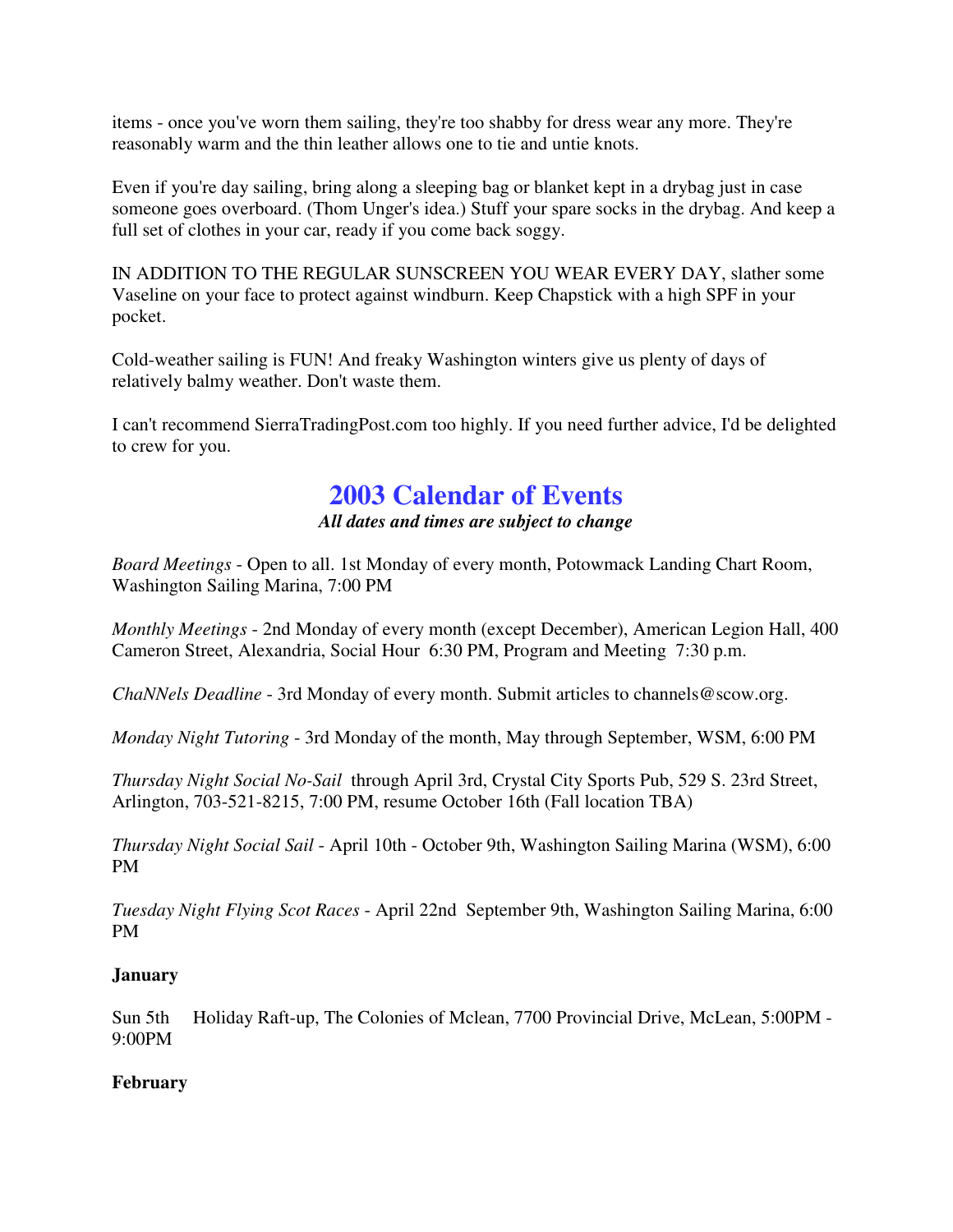Sat 15th America's Cup Social, Crystal City Sports Pub, 7:00PM.

### **March**

- Sat. 1st Flying Scot Tutoring, WSM, 12:00 PM 4:00 PM
- Sat. 8th Racing Seminar, Details TBA
- Sat. 8th Flying Scot Tutoring, WSM, 12:00 PM 4:00 PM
- Sat 8th Overnight River Fleet Cruise, Details TBA
- Sat 15th Flying Scot Checkout Day, WSM, Time TBA
- Sat 22nd Make-up day for Flying Scot Checkout (if necessary)
- Sun 23rd Re-Up Brunch, The Colonies of Mclean, 7700 Provincial Drive, McLean, 10:00AM
- 3:00 PM
- Sat 29th Racing Seminar, Details TBA

# **April**

Thu 3rd Last Social No Sail, Crystal City Sports Pub, 529 S. 23rd Street, Arlington, 7:00PM

- Sat 5th Spring Maintenance Day, WSM, 9:00AM 3:00PM
- Sun 6th Train the Trainers Day, WSM, 10:00AM 3:00 PM
- Thu 10th First Social Sail, WSM, 6:00PM dusk
- Sat 12th On-the-Water Refresher Day, Details TBA
- Sun 13th River Fleet Day Sail, Details TBA
- Sun 13th Bay Fleet Day Sail, Details TBA
- Wed 16th Intermediate Sailing Course -- Land Classes (2), Apr 16th, 23rd, Potowmack

Landing Chart Room, 7:00PM - 10:00PM; Water Sessions (3), Apr 20th, 26th, 27th, WSM

- Sat 19th Spring Tune-up Regatta, Details TBA
- Sun 20th Intermediate Sailing Water Sessions Begin. See Wed 17th for details.
- Tue 22nd DICF and Flying Scot Races Begin, WSM 6:00PM

Mon 28th Cruising Boat Series I, Land Classes (2) Apr 28th, May 5th, Potowmack Landing

Chart Room, 7:00PM - 10:00PM; Water Sessions (4), Sat May 3rd (9:00AM), Fri May 9th (6:00PM), Sat May 10th (9:00 AM), Sat May 17th (9:00AM), WSM

Wed 30th Basic Sailing Series I, Land Classes (4), Apr 30th, May 7th, 14th, 21st, Potowmack

Landing Chart Room; 7:00PM - 10:00PM; Water Sessions (6), May 3rd, 4th, 10th, 11th, 17th,

18th, WSM, Morning sessions 8:30AM; Afternoon sessions 1:00PM

# **May**

Fri 16th River Fleet Evening Sail, Details TBA

Sat 17th Weeklong Cruise with Mike Geissinger (thru Mon 26th). Contact Mike for more information.

Mon 19th Flying Scot Tutoring, WSM, 6:00 PM - dusk

Sat 24th Memorial Day Weekend Raft-up (thru Mon 26th), Rhode River, Details TBA

Sat 24th Ocean Cruise with Len Zuza (thru Sat Jun 7th). Contact Len for more information.

# **June**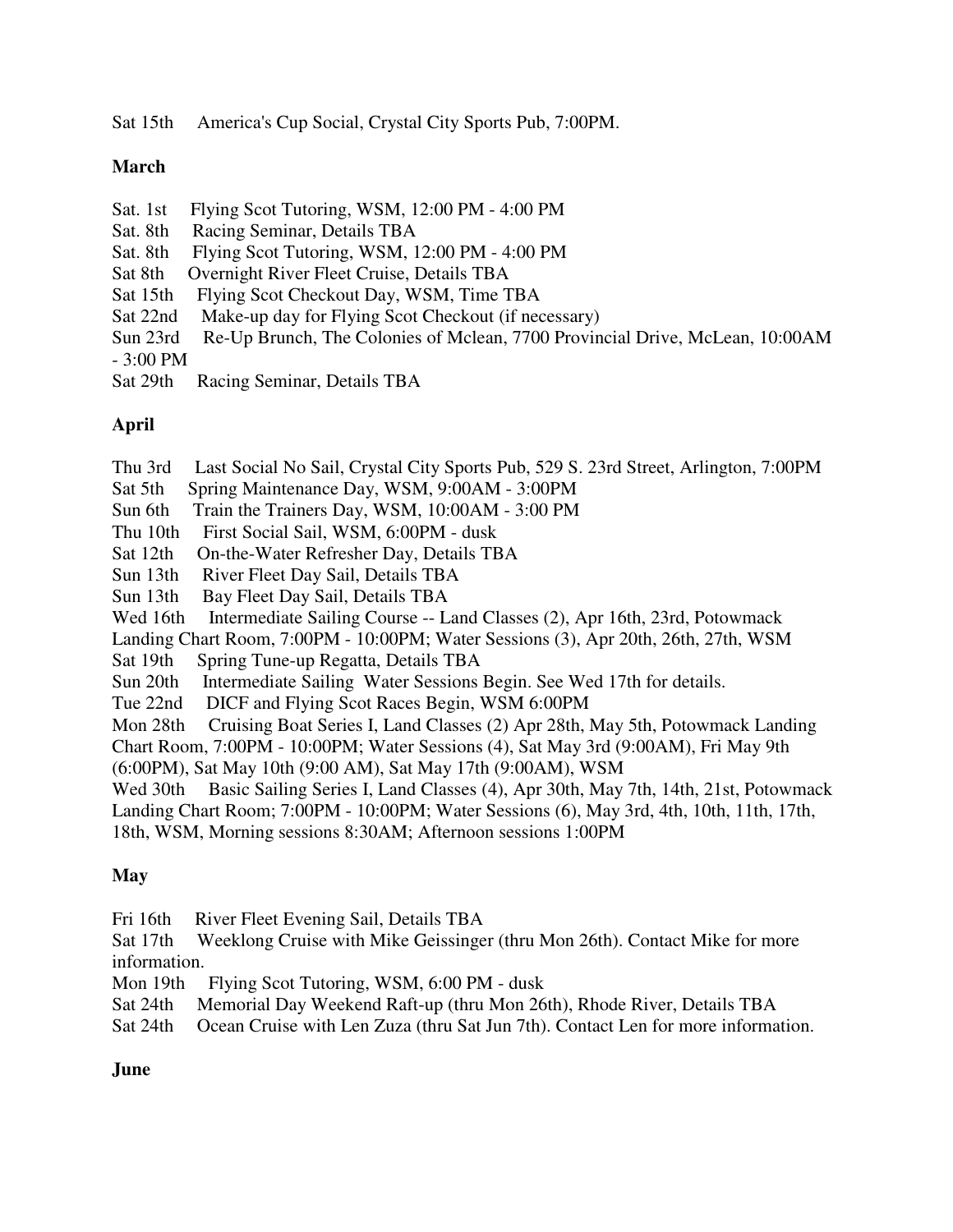Sun 1st Checkout Day (Flying Scots and Cruising Boats) and Picnic, WSM, Details TBA Mon 2nd Cruising Boat Series II, Land Classes (2) Jun 2nd, 16th, Potowmack Landing Chart Room, 7:00PM - 10:00PM; Water Sessions (4), Sat Jun 14th (9:00AM), Fri Jun 20th (6:00PM), Sat Jun 21st (9:00 AM), Sat Jun 28th (9:00AM) WSM

Fri 6th Alexandria Waterfront Festival, Old Town Alexandria (thru Sun 8th)

TBA River Cruise/Fireworks Night, Alexandria Waterfront Festival, WSM, 7:00PM - 11:00PM

Wed 11th British Virgin Island Cruise (thru Tue 17th), Details TBA

Wed 11th Cruising Boat Series II, Land Class (1), Potowmack Landing Chart Room, 7:00PM

- 10:00PM; Water Sessions (3), Sat Jun 14th (9:00AM), Fri Jun 20th (6:00PM), Sat Jun 28th (9:00AM) WSM

Wed 11th Intensive Basic Sailing, Jun 11th, 18th, 25th, Jul 2nd (all classes 1 hour on land, 2 hours on water), Potowmack Landing Chart Room; 6:00PM - 9:00PM. Contact Kris Bieg for prerequisites.

Mon 16th Flying Scot Tutoring, WSM, 6:00 PM - dusk

Thu 19th Social Sail River Fleet Night, WSM, 6:00PM - dusk

Sat 21st Bay Fleet Day Sail, Details TBA

Fri 27th River Fleet Evening Cruise, Details TBA

### **July**

Fri Jul 4th Independence Day Weekend Raft-up & Social (thru Sun 6th), Solomon's Island, Details TBA

Sat 12th Capsize Course, WSM, 9:00AM - 3:00PM

Sun 13th Checkout Day (Flying Scot and Cruising Boats) with Picnic , WSM, Details TBA

Thu 17th Social Sail River Fleet Night, WSM, 6:00 PM - dusk

- Sat 19th Summer Maintenance Day, WSM,9:00AM 3:00PM
- Sun 20th River Fleet Raft-up, Details TBA
- Mon 21st Flying Scot Tutoring, WSM, 6:00 PM dusk
- Sat 26th Overnight Canoeing/Kayaking Trip, Details TBA

### **August**

|          | Sat 9th Crab Feast, Details TBA                                                  |
|----------|----------------------------------------------------------------------------------|
| Sat 16th | Capsize Course, WSM, 9:00AM - 3:00PM                                             |
| Mon 18h  | Flying Scot Tutoring, WSM, 6:00 PM - dusk                                        |
|          | Thu 21st Social Sail River Fleet Night                                           |
|          | Fri 22nd River Fleet Evening Cruise, Details TBA                                 |
| Sat 16th | Overnight Bay Sail to Baltimore Inner Harbor - Orioles vs. Yankees game, Details |
| TBA      |                                                                                  |

### **September**

No Board Meeting

Fri 5th Volvo Leukemia Cup Party, Details TBA

Sat 6th Volvo Leukemia Cup Regatta, Details TBA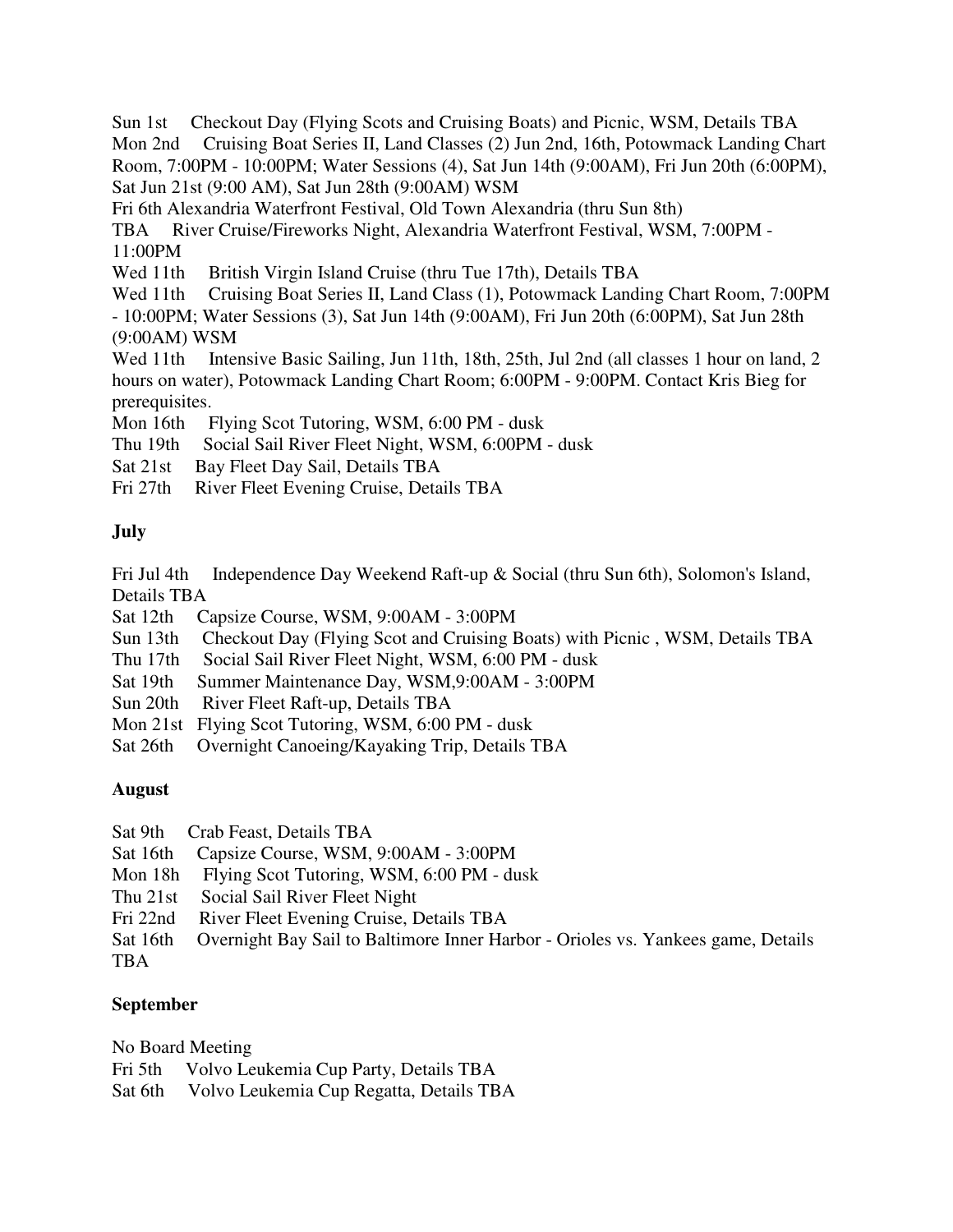Sun 7th President s Cup Regatta, Details TBA Tues 9th Last DICF and Flying Scot Races, WSM, 6:00 PM Wed 10th Basic Sailing Series III, Land Classes (4), Sep 10th, 17th, 24th, Oct 1st, Potowmack Landing Chart Room; 7:00PM - 10:00PM; Water Sessions (6), Sep 13th, 14th, 20th, 21st, 27th, 28th, WSM, Morning sessions 8:30AM; Afternoon sessions 1:00PM Sun 14th Bay Fleet Day Sail, Details TBA Mon 15th Flying Scot Tutoring, WSM, 6:00 PM - dusk Sat 27th Autumn Raft-up, Details TBA

### **October**

TBA Fowl Weather Raft-up Sun 5th Checkout Day and Picnic (Flying Scots and Cruising Boata, WSM, Details TBA Thu 9th Last Social Sail, WSM, 6:00PM-dusk Thu 9th Annapolis Boat Show, City Dock & Harbor, Annapolis MD (thru Mon 13th) Sat 11th River Fleet Overnight Cruise, Details TBA Thu 16th Social No Sail Begins, Location TBA Sat 18th Fall Maintenance Day, WSM, 9:00AM-3:00PM

### **November**

Mon 10th Membership Meeting - Elections, American Legion Hall, Old Town Alexandria Sat 15th Hail & Farewell, Details TBA

#### **December**

No December Membership Meeting TBA Holiday Raft-Up

**\*\*\*\*\***

# **2003 Board of Directors**

#### **Commodore**

George Umberger H - 703.323.9358 commodore@scow.org

#### **Vice Commodore**

Susan Batchelder H - 703.519.9844 703.548.3700 x112 vice@scow.org

#### **Secretary**

Monika O'Connor H - 703.921.9262 secretary@scow.org

#### **Treasurer**

Graham Leadbetter H - 301.474.7270 W - 703.325.4429 treasurer@scow.org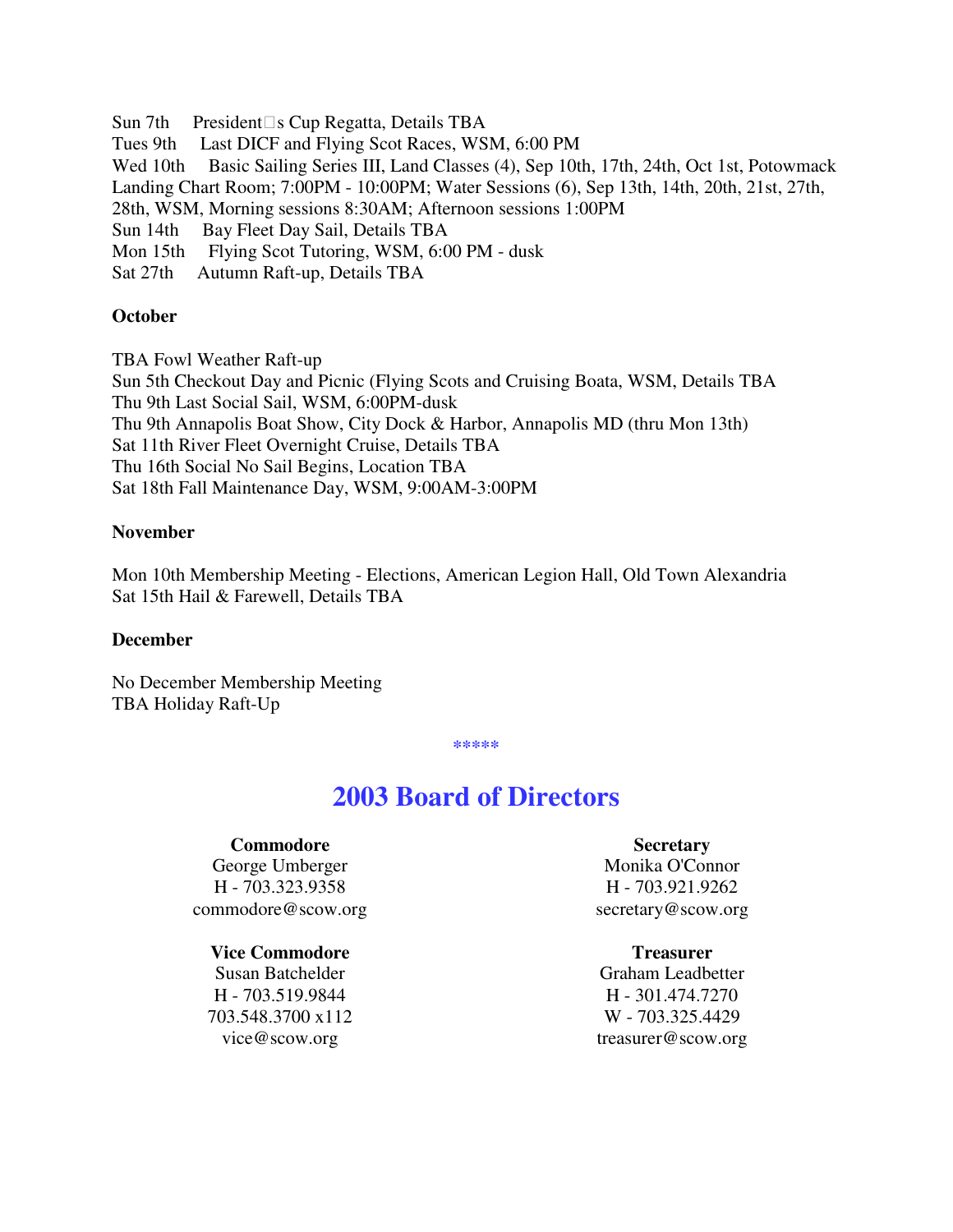### **Training Director**

Kris Bieg H - 703.486.2652 W - 301.897.2671 training@scow.org

### **Maintenance Director**

Tom Hannan H - 301.424.6296 maintenance@scow.org

#### **Social Director**

Rob Langford H - 703.383.1530 W - 703.934.7015 social@scow.org

#### **Skipper Director**

Steve Linke H - 703.684.5266 w - 703.604.7113 skipper@scow.org

### **Bay & River Director**

Jeff Teitel H - 202.332.4160 W - 202.271.1238 bay@scow.org

#### **Racing Director**

Kara Wald H - 703.824.1776 W - 301.657.3077 race@scow.org

**\*\*\*\*\***

### **Other Key People**

#### **New Members**

Melissa Ennis H - 703.845.5764 info@scow.org

Jeremy Spilker H - 703.494.7237 info@scow.org

#### **Historian**

Jane Farthing 301.972.2636 historian@scow.org

#### **River Coordinator**

Jay Weitzel H - 703.866.9190 W - 703.566.2002 river@scow.org

#### **Email List**

Jeff Teitel postmaster@scow.org

#### **Database Administrator**

Monika O'Connor H - 703.921.9262 dba@scow.org

**\*\*\*\*\***

### **Membership Meetings**

On the second Monday of each month (except December) at the American Legion Hall, 400 Cameron Street (around the corner from Gadsby's Tavern), Old Town Alexandria, Virginia. Socializing starts at 6:30 p.m. downstairs, and our meeting begins at 7:30 p.m. upstairs.

**\*\*\*\*\***